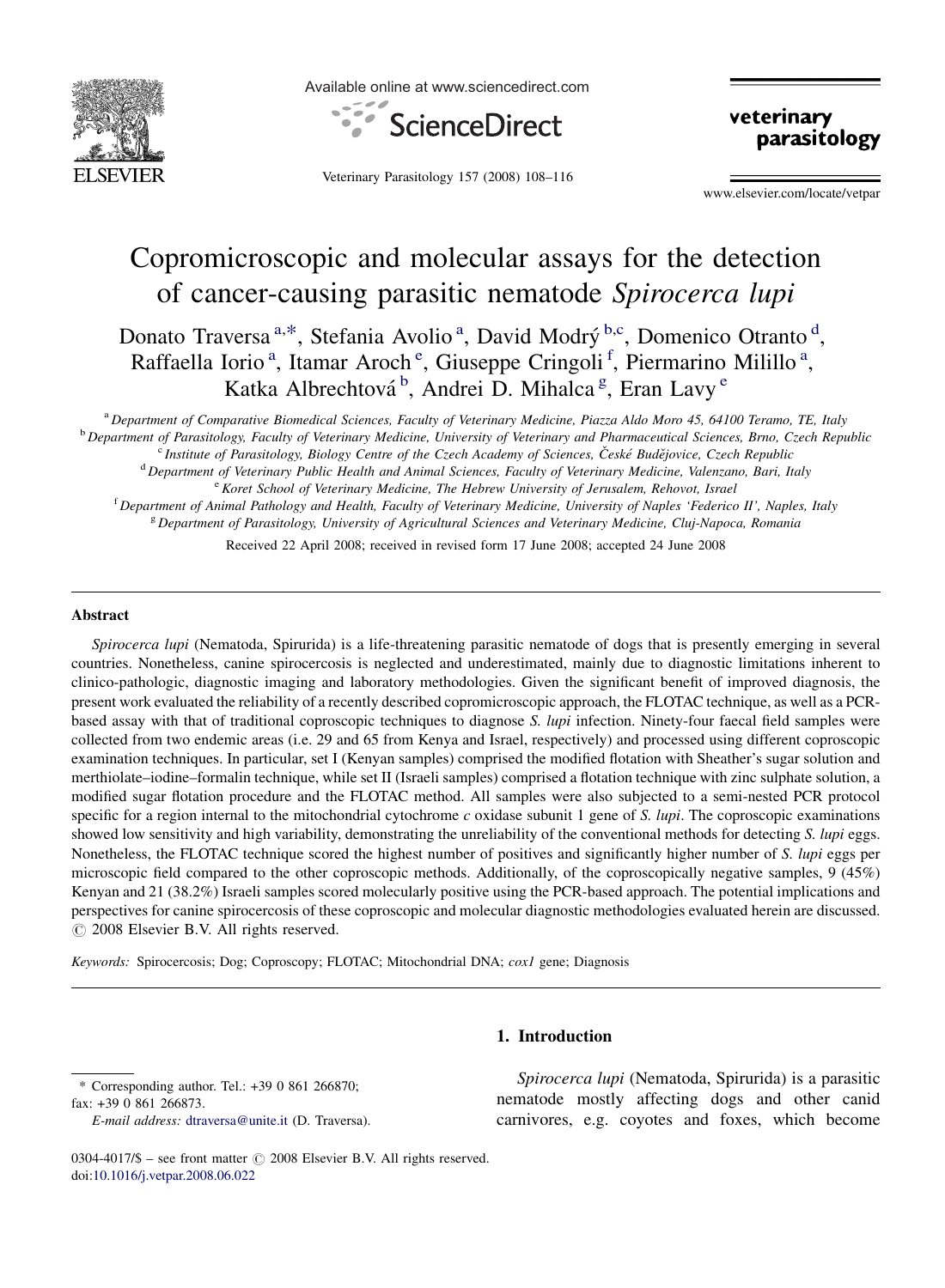infected by ingesting intermediate (i.e. coprophagous beetles) or paratenic (e.g. birds, lizards or rodents) hosts [\(Bailey, 1972; Anderson, 2000; van der Merwe et al.,](#page-8-0) [2008\)](#page-8-0). The adult stages live within fibrous nodules in the oesophageal wall. The presence of larvae and adult worms in tissues induces lesions and lead to a disease (i.e. canine spirocercosis) characterized by variable clinical signs such as regurgitation/vomiting, depression, weight loss, anaemia, melena, vertebral spondylitis, hypertrophic osteopathy, dyspnoea, aspiration pneumonia, pyothorax and neurological disorders and other abnormalities due to aberrant spinal migration [\(Mazaki-Tovi et al., 2002; Ranen et al., 2004; Du Plessis](#page-8-0) [et al., 2007; Dvir et al., 2001, 2007](#page-8-0)). Additionally, the larval migration may lead to aortic aneurisms that may rupture and result in haemothorax and acute death ([van](#page-8-0) [der Merwe et al., 2008\)](#page-8-0). Often, the oesophageal nodules go through malignant transformation to fibrosarcoma and osteosarcoma that can metastasize to the lungs (Meléndez and Suárez-Pellín, 2001; Ranen et al., 2004; [van der Merwe et al., 2008\)](#page-8-0). This potentially lifethreatening parasitosis has been reported worldwide, with higher prevalence in subtropical and tropical areas, and is presently emerging in several countries ([Mazaki-](#page-8-0)[Tovi et al., 2002; Traversa et al., 2007; van der Merwe](#page-8-0) [et al., 2008\)](#page-8-0).

Despite its diffusion and importance in canine medicine, S. lupi is an underestimated and neglected parasite, mainly due to diagnostic limitations in living animals. In fact, diagnosis at early infection stages is unreliable and difficult, with exception of aortic aneurism rupture, when it is too late. The vast majority of infected dogs are diagnosed only when the disease is advanced. In particular, clinical diagnosis of canine spirocercosis is challenging, because symptoms vary considerably with disease stage, parasite burden, larval migration, aberrant localization and potential complications, thus overlapping a range of other diseases ([Dvir](#page-8-0) [et al., 2001, 2007; Mazaki-Tovi et al., 2002; Ranen](#page-8-0) [et al., 2004\)](#page-8-0). Although oesophagoscopy and radiography play a pivotal role in diagnosing infection, both modalities mostly do not allow an aetiological diagnosis, are reliable only at advanced disease stages and are invasive and insensitive, respectively ([van der](#page-8-0) [Merwe et al., 2008\)](#page-8-0). In addition, routine coproscopy has inherent limitations in terms of sensitivity and specificity and the reliability of faecal flotation is influenced by several factors as maturation stage of the oesophageal nodule and of the nematodes, number of adult female worms within the nodule, number of eggs shed by adult females and the eggs' relatively small size and higher specific gravity compared to other nematodes' eggs [\(Evans, 1983; Fox et al., 1988; van der](#page-8-0) [Merwe et al., 2008](#page-8-0)). Modified sugar flotation techniques and flotation with sodium nitrate or zinc sulphate solutions have been reported to be the most effective methods in detecting S. lupi eggs in faecal flotation [\(Cabrera and Bailey, 1964; Markovics and Medinski,](#page-8-0) [1996\)](#page-8-0), although sensitivity of coproscopy has been reported from 3% to 70–80%, and in suspected animals with negative faecal samples, faecal examination should be repeated to improve sensitivity ([Mazaki-](#page-8-0)[Tovi et al., 2002\)](#page-8-0).

Recently, both coproscopic and innovative molecular approaches have been developed to overcome the constraints of the classical diagnostic methodologies used in parasitology. Regarding copromicroscopical diagnosis, a novel multivalent faecal egg count method, i.e. the FLOTAC technique, has been recently demonstrated to be powerful for diagnosing a range of parasitic infections of human and veterinary importance ([Rinaldi](#page-8-0) [et al., 2007; Utzinger et al., 2008](#page-8-0)). This method relies on the use of the FLOTAC<sup>®</sup> apparatus, which allows detection and quantification of helminth eggs and/or larvae in up to 1 g of faeces, and has been reported to improve the sensitivity of other conventional coproscopic approaches ([Cringoli, 2006\)](#page-8-0). This method has never been assessed in canine spirocercosis.

In addition, regions within the mitochondrial (mtDNA) and ribosomal DNA (rDNA) contain useful genetic markers in molecular diagnostic tools specific for human and veterinary nematode infections, which are able to overcome inherent limits of the classical approaches ([Chilton, 2004; Gasser, 2006; Traversa,](#page-8-0) [2007\)](#page-8-0). An informative region within the mtDNA gene encoding for the cytochrome  $c$  oxidase subunit 1 ( $cox1$ ) of S. lupi has been recently showed to be potentially useful in developing tools for an ante mortem diagnosis of canine spirocercosis ([Traversa et al., 2007\)](#page-8-0). Hence, the present work aimed to compare the diagnostic reliability of the FLOTAC and a cox1-based molecular assays with that of traditional coproscopic approaches in the diagnosis of S. lupi infection using faecal field samples from two geographical areas endemic for canine spirocercosis.

## 2. Materials and methods

#### 2.1. Sample collection

Overall, 94 canine faecal samples were randomly collected in highly S. lupi-endemic areas ([Brodey et al.,](#page-8-0) [1977; Mazaki-Tovi et al., 2002\)](#page-8-0). Specifically, 29 and 65 stool samples were collected from dogs owned by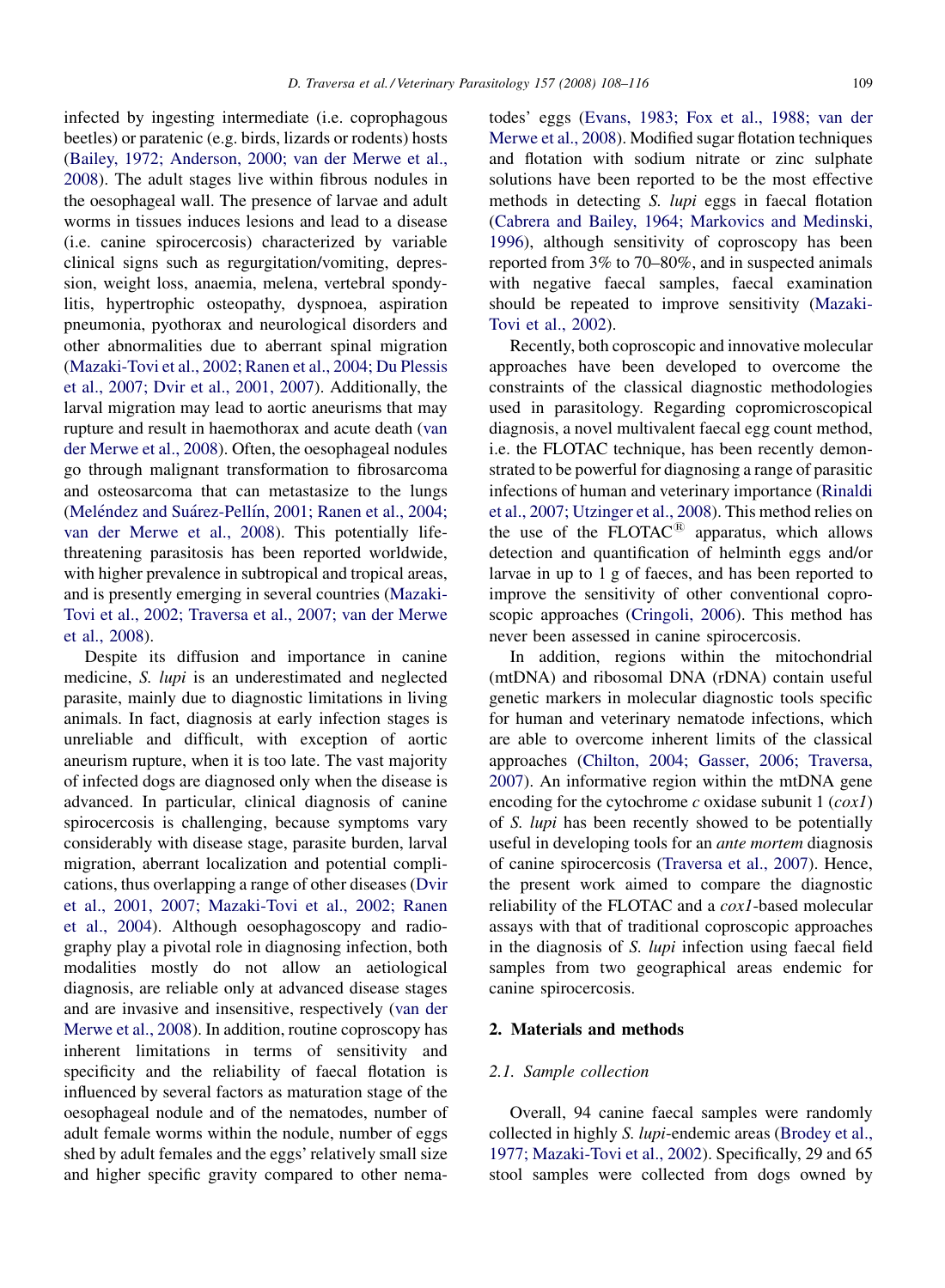Samburu people in villages of Northern Kenya during a rabies vaccination campaign and from two public parks in towns in central Israel, respectively. All samples were stored in ethanol and comparatively processed with two sets of coproscopic and molecular examination, scheduled according to geographic provenance and amount of faeces available.

## 2.2. Coproscopic techniques

Kenyan samples (nos. 1–29) were processed with modified Sheather's sugar solution (specific gravity [SG] 1.300) flotation and merthiolate–iodine–formalin (MIF) technique, while Israeli samples (nos. 30–94) were examined with zinc sulphate flotation (ZnSO<sub>4</sub>, SG 1.350), a modified sugar flotation procedure ([Markovics](#page-8-0) [and Medinski, 1996\)](#page-8-0) (MM) and the FLOTAC flotation method.

An aliquot of each faecal sample was stored at  $-20$  °C pending molecular analysis (Section [2.3.2](#page-3-0)).

## 2.2.1. Flotation procedures

For the flotation procedures with  $ZnSO<sub>4</sub>$  and Sheather's sugar solutions, 2–3 g of faeces were added to 20 ml of each solution, centrifuged at 1500 rpm for 5 min, and a supernatant aliquot (100  $\mu$ l) was aspirated with a Pasteur pipette. The supernatant was then transferred to a glass slide, covered with a 18 mm  $\times$ 18 mm coverslip and examined using a light microscope at  $200 \times$  and  $400 \times$  magnifications [\(Euzeby, 1981; Foreyt,](#page-8-0) [2001\)](#page-8-0).

The MM technique was performed as previously reported [\(Markovics and Medinski, 1996\)](#page-8-0). Briefly, 1 g of faeces was mixed in 15 ml of tap water and strained through a wire screen. Then, the suspension was centrifuged at 2000 rpm for 10 min and the sediment resuspended in a sugar solution (SG 1.250), filled to the rim, covered with a  $18 \text{ mm} \times 18 \text{ mm}$  coverslip and centrifuged at 2000 rpm for 20 min. The coverslip was transferred on a slide and examined using a light microscope at  $200 \times$  and  $400 \times$  magnifications.

# 2.2.2. Merthiolate–iodine–formalin (MIF) technique

Two to three grams of faeces were dissolved in 10% formalin and filtrated through tea strainer or gauze. Then, 5 ml of MIF solution (5 ml of 40% formaldehyde, 40 ml of 0.1% sodium merthiolate, 1 ml of glycerine, 50 ml of water), 6 ml of ether and 10 drops of Lugol's solution (1 g of crystalline iodine and 2 g of potassiumiodide in 100 ml water) were added. The tube was sealed, thoroughly mixed and centrifuged for 2 min at 1500 rpm. A small sediment drop was transferred to a slide, covered with a  $18 \text{ mm} \times 18 \text{ mm}$  coverslip and examined using a light microscope at  $200 \times$  and  $400 \times$ magnifications ([Blagg et al., 1955](#page-8-0)).

## 2.2.3. FLOTAC

Two grams from each Israeli faecal sample were suspended in 18 ml of tap water. The suspension was then homogenized using a mixer and filtered through a wire mesh. After discarding the debris, 12 ml of suspension were placed in a tube and centrifuged at 1500 rpm for 2 min. The supernatant was discarded and the tube was then filled with a  $ZnSO<sub>4</sub>$  solution (SG 1.350) to up to a total volume of 12 ml and slowly agitated. This type of solution was selected as optimal from a panel of fourteen solutions with SGs ranging from  $1.200$  to  $1.450$  (Cringoli et al.,  $2004$ ) used in a preliminary study performed on all samples that have resulted positive for S. lupi eggs in the flotation procedures described above (Section 2.2.1). The suspension was aspirated using a Pasteur pipette and used to fill the chamber with a 18 mm  $\times$  18 mm grid of the FLOTAC $^{\circledR}$  apparatus (Veterinary Parasitology, Faculty of Veterinary Medicine, University of Naples Federico II, Naples, Italy). The apparatus was then centrifuged at 1000 rpm for 5 min and translated ([Cringoli, 2006\)](#page-8-0). The egg count was performed under both grids (10 ml total volume) with no multiplication factor.

## 2.2.4. Statistical analysis

The egg number/microscopic field faeces results of three coproscopic methods (conventional  $ZnSO<sub>4</sub>$ ) flotation, MM technique and FLOTAC method) in Israeli faecal samples were compared using one-way analysis of variance (ANOVA) with Bonferroni's correction of alpha for multiple comparisons using statistical software (SPSS 13.0 for Microsoft Windows, SPSS Inc.).

## 2.3. Semi-nested PCR

The optimal conditions of the molecular protocol (Section [2.3.1](#page-3-0)) were determined by preliminary analysis of five S. lupi egg samples recovered from naturally infected dogs which were definitely diagnosed (i.e. thoracic radiography, oesophagoscopy and faecal flotation) and hospitalized at the Hebrew University Veterinary Teaching Hospital (Israel).

Later on, an aliquot of each of the 94 field Kenyan and Israeli samples were examined using molecular methods (Section [2.3.2](#page-3-0)).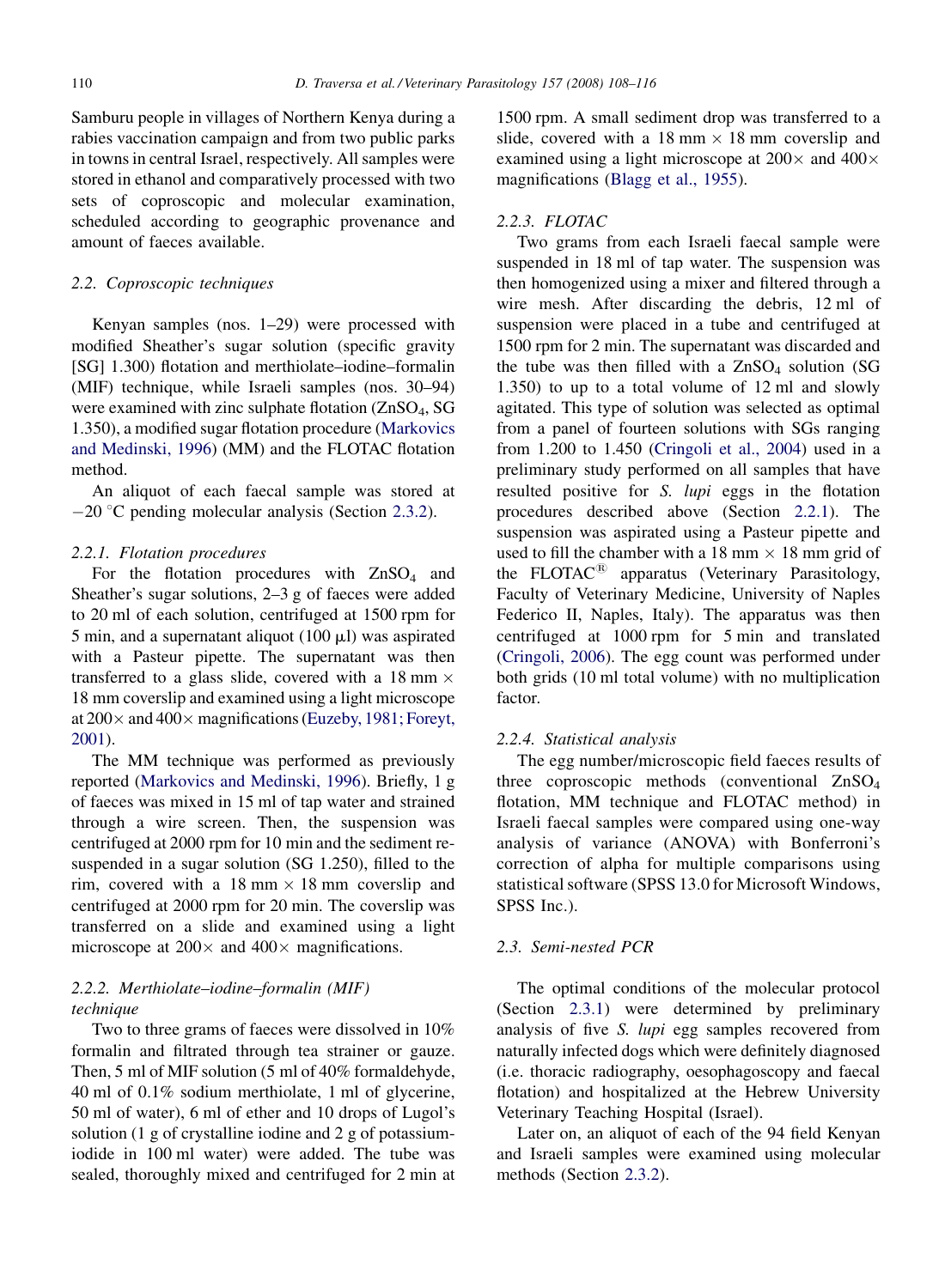## <span id="page-3-0"></span>2.3.1. Protocol validation

Egg samples were subjected to genomic DNA extraction with a commercial kit (QIAgen Stool Mini Kit, QIAgen Gmbh, Germany) and all extracts were undertaken to a semi-nested PCR protocol, amplifying an internal region of the *S. lupi cox1* gene. In the first PCR round, a 689-bp-long region of the cox1 gene was amplified using the primers NTF (5'-TGATTGGTGGTTTTGGTAA-3') and NTR (5'-ATAAGTACGAGTATCAATATC-3') as previously described for Spirurida ([Casiraghi et al.,](#page-8-0) [2001](#page-8-0)). Following the criteria of [Sharrocks \(1994\),](#page-8-0) the forward primer SlInt (5'-TGACTTTGGATCA-GATAAG-3') was designed in a region of the S. lupi cox1 gene without sequence polymorphisms ([Tra](#page-8-0)[versa et al., 2007](#page-8-0)) and used in the second PCR round together with primer NTR to achieve specific amplification of a product of  $\sim$ 400 bp. The protocol of the semi-nested PCR was optimized by consequent trials based on different primer concentration titrations, various annealing times, temperatures and cycles number. Mixtures were prepared in  $50 \mu l$ reaction containing 100 pmol of each primer in both steps, 4  $\mu$ l (DNA extract in the first step) or 5  $\mu$ l (1:40 dilution of the primary PCR product in the second step) of template,  $3 \text{ mM } MgCl<sub>2</sub>$ ,  $200 \mu \text{m}$  of each dNTP,  $1 \times$  reaction buffer (100 mM Tris–HCl pH 8.3) and 500 mM KCl),  $0.5 \mu$ g bovine serum albumin and 5 U of Taq Gold polymerase (Applied Biosystems, Foster City, CA, USA).

PCRs were performed in a thermal cycler (2700, Applied Biosystems, Foster City, CA, USA) using the following cycling protocol: 12 min at 94  $\degree$ C, 40 cycles at 94 °C for 1 min (first step) or 45 s (second step), 54 °C (first step) or 60 °C (second step) for 1 min and 72 °C for 1 min, followed by a final extension at 72 °C for 10 min.

The successful PCR reactions were purified using Ultrafree-DA columns (Millipore, Billerica, MA) and sequenced (MWG Biotech/M-Medical, Milan, Italy). All generated sequences were aligned using MEGA 4.0 [\(Tamura et al., 2007\)](#page-8-0), compared with one another and with those of the *cox1* of all nematodes (including S.  $lupi)$  available in the GenBank<sup>TM</sup> using the Nucleotide-Nucleotide Basic Local Alignment Search Tool (nblast) [\(Altschul et al., 1997\)](#page-7-0).

DNA from other common canine endoparasites collected by the authors or provided by colleagues, from canine blood and intestinal samples (Table 1) was extracted using the QIAgen DNEasy Tissue Kit (QIAgen, Gmbh, Germany) and subjected to the above PCR protocol.

#### Table 1

DNA samples used to validate the semi-nested PCR assay specificity for Spirocerca lupi cox1 gene

| Samples                   | Stage |
|---------------------------|-------|
| Cystoisospora spp.        | O     |
| Giardia spp.              | C     |
| Echinococcus granulosus   | Sa    |
| Taenia multiceps          | Ssa   |
| Taenia hydatigena         | Ssa   |
| Taenia pisiformis         | Ssa   |
| Taenia ovis               | Ssa   |
| Dipylidium caninum        | Ssa   |
| Ancylostoma caninum       | Sa    |
| Uncinaria stenocephala    | Sa    |
| Strongyloides stercoralis | Sa    |
| Crenosoma vulpis          | Sa    |
| Toxocara canis            | Sa    |
| Toxascaris leonina        | Sa    |
| Trichuris vulpis          | Sa    |
| Eucoleus aerophilus       | Sa    |
| Canine blood              |       |
| Canine intestine tissue   |       |

O: concentrated oocysts of faecal origin; C: concentrated cysts of faecal origin; Sa: single adult specimen; Ssa: single segment from adult specimen.

#### 2.3.2. Sample analysis

Genomic DNA was extracted with the QIAgen Stool Mini Kit using  $\sim 0.5$  g of faecal material from each of the 94 field samples. All extracts were subjected to the above molecular protocol (Section 2.3.1). Each second round product was electrophoresed and visualised by ethidium bromide under UV transillumination. Amplicons were further purified, sequenced and analysed as described above (Section 2.3.1). The presence of inhibition in the PCR reactions that did not produce any amplicon detectable on agarose gels was verified by S. lupi DNA-spiking into DNA extracts. The smallest amount of S. lupi DNA yielding detectable amplicons by the semi-nested PCR was estimated by multiple serial titrations into faecal samples collected from nonparasitized dog, as previously described ([Traversa et al.,](#page-8-0) [2004\)](#page-8-0).

All the molecular procedures were performed in separate rooms (i.e. DNA preparation and pre-PCR steps in a different room to post-PCR manipulation) to avoid PCR contamination and were validated twice.

#### 3. Results

Overall, 9 (31%) and 10 (15.4%) of 29 and 65 faecal Kenyan and Israeli samples, respectively, were positive for S. lupi eggs in at least one coproscopic test ([Tables 2](#page-4-0) [and 3\)](#page-4-0). Of the 9 positive Kenyan samples, 4 were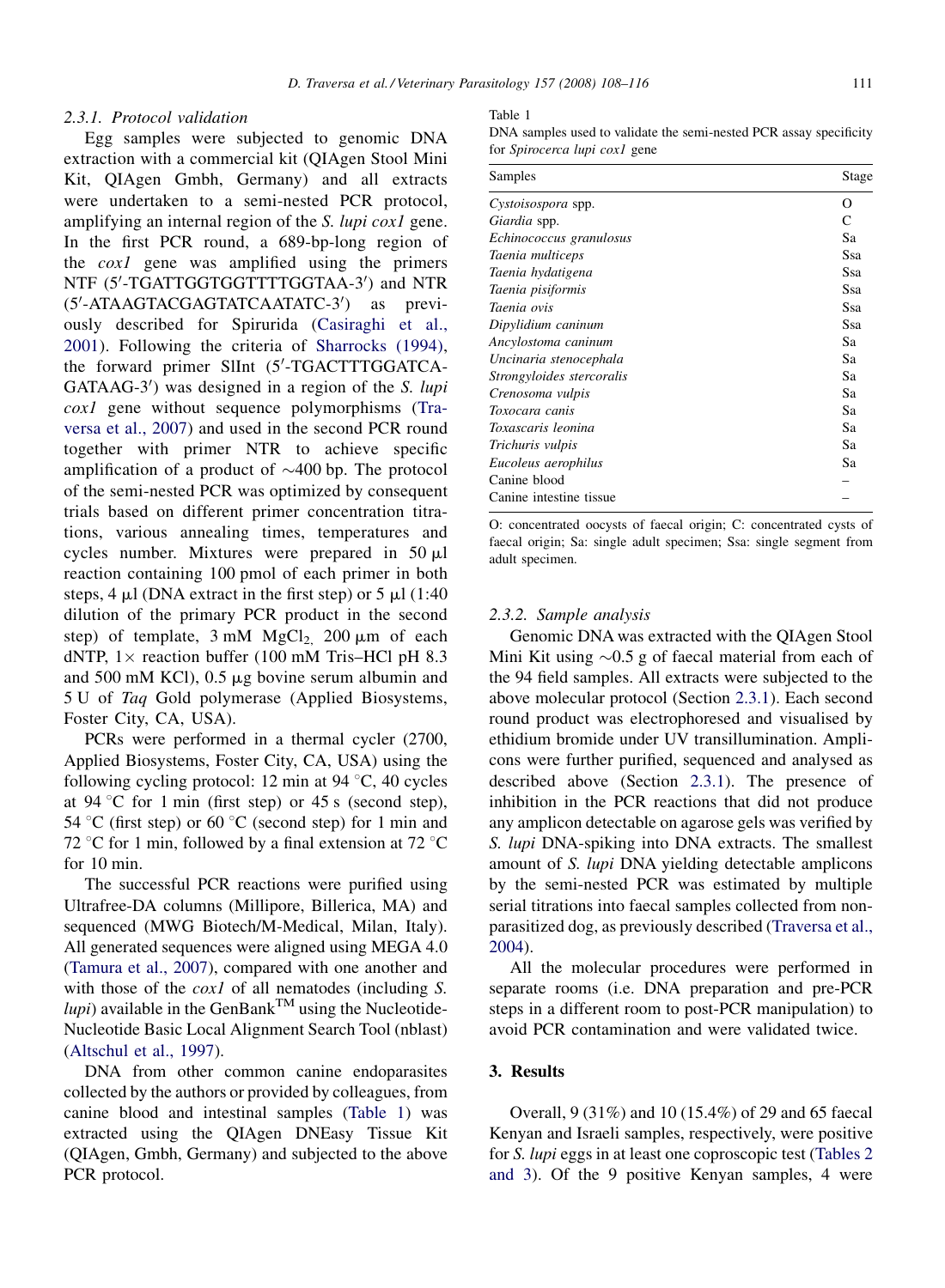<span id="page-4-0"></span>Table 2

Kenyan samples (S) scored positive  $(+)$  or negative  $(-)$  for *Spirocerca*  $lupi$  (Sl), protozoa (P), tapeworms (T) and intestinal nematodes (IN) in modified Sheather's sugar solution (Fl), merthiolate–iodine–formalin (MIF) flotation techniques and S. lupi cox1 molecular assay (PCR)

| S              | F1                               |                                  |                |                        | <b>MIF</b>                       |                                  |                          |                          | PCR                      |
|----------------|----------------------------------|----------------------------------|----------------|------------------------|----------------------------------|----------------------------------|--------------------------|--------------------------|--------------------------|
|                | S1                               | $\mathbf{P}$                     | T              | $\mathbb{I}\mathbb{N}$ | S1                               | $\mathbf{P}$                     | T                        | IN                       |                          |
| $\mathbf{1}$   | $\overline{a}$                   | $\overline{a}$                   | $\overline{a}$ | $\ddot{}$              |                                  |                                  | $\overline{a}$           | $\ddot{}$                |                          |
| $\sqrt{2}$     | $^{+}$                           | $\begin{array}{c} + \end{array}$ | $\ddot{}$      |                        | $\begin{array}{c} + \end{array}$ |                                  | $^{+}$                   |                          | $+$                      |
| 3              |                                  |                                  |                |                        |                                  |                                  |                          |                          |                          |
| $\overline{4}$ | $\overline{\phantom{0}}$         | $\overline{\phantom{0}}$         |                |                        |                                  |                                  |                          |                          | $\overline{\phantom{0}}$ |
| 5              | —                                | $+$                              | $^{+}$         | $\ddot{}$              |                                  | $+$                              | $\overline{\phantom{0}}$ | $+$                      | $+$                      |
| 6              | $\overline{\phantom{0}}$         |                                  | $\ddot{}$      |                        |                                  |                                  | $\ddot{}$                |                          | $^{+}$                   |
| $\overline{7}$ |                                  |                                  | $\ddot{}$      |                        |                                  |                                  |                          |                          | $^{+}$                   |
| 8              |                                  | $\ddot{}$                        |                |                        |                                  | $+$                              |                          |                          | $^{+}$                   |
| 9              |                                  | $\equiv$                         |                |                        |                                  |                                  |                          |                          | $\overline{\phantom{0}}$ |
| 10             |                                  | $^{+}$                           |                |                        | $\begin{array}{c} + \end{array}$ |                                  | $\overline{\phantom{0}}$ |                          | $^{+}$                   |
| 11             |                                  | $\overline{\phantom{0}}$         | $+$            |                        | $\ddot{}$                        |                                  | $\overline{\phantom{0}}$ |                          | $^{+}$                   |
| 12             | $^{+}$                           | $+$                              |                |                        |                                  |                                  |                          |                          | $^{+}$                   |
| 13             |                                  |                                  |                |                        |                                  |                                  |                          |                          | $+$                      |
| 14             |                                  |                                  | $^{+}$         |                        |                                  |                                  |                          |                          |                          |
| 15             |                                  |                                  |                |                        |                                  |                                  |                          |                          | $\overline{\phantom{0}}$ |
| 16             |                                  |                                  |                |                        |                                  |                                  | $\overline{\phantom{0}}$ |                          | $\equiv$                 |
| 17             | $\begin{array}{c} + \end{array}$ | $\overline{\phantom{0}}$         |                |                        | $\begin{array}{c} + \end{array}$ | —                                | $\overline{\phantom{0}}$ | $\overline{\phantom{0}}$ | $^{+}$                   |
| 18             | $\ddot{}$                        | $+$                              |                |                        | $\ddot{}$                        |                                  | -                        | $+$                      | $+$                      |
| 19             | $\overline{\phantom{0}}$         |                                  |                |                        |                                  |                                  |                          |                          | $\equiv$                 |
| 20             | $^{+}$                           | $\ddot{}$                        |                |                        |                                  |                                  |                          |                          | $+$                      |
| 21             |                                  | $^{+}$                           | $+$            |                        |                                  | $\begin{array}{c} + \end{array}$ |                          |                          | $+$                      |
| 22             |                                  |                                  |                |                        |                                  |                                  |                          |                          | $+$                      |
| 23             |                                  | $\overline{\phantom{0}}$         |                |                        | $\overline{\phantom{0}}$         |                                  | $\overline{\phantom{0}}$ |                          | $\overline{a}$           |
| 24             | -                                |                                  |                |                        | $+$                              | $+$                              | —                        |                          | $+$                      |
| 25             | -                                | $\overline{\phantom{0}}$         |                |                        |                                  |                                  | —                        |                          | —                        |
| 26             |                                  |                                  |                |                        |                                  |                                  |                          |                          | $\overline{\phantom{0}}$ |
| 27             | $+$                              |                                  |                |                        | $\begin{array}{c} + \end{array}$ |                                  |                          |                          | $+$                      |
| 28             |                                  |                                  |                |                        |                                  |                                  |                          |                          | $^{+}$                   |
| 29             |                                  |                                  |                |                        |                                  |                                  |                          |                          | $\ddot{}$                |

positive in both Sheather's flotation and MIF technique, 2 only in the former and 3 only in the latter tests. These 7 samples and 7 additional samples of the 20 S. lupinegative samples were also positive for other endoparasites (e.g. protozoa, cestodes and intestinal nematodes) (Table 2). Only 1 of the 10 coproscopically S. lupipositive Israeli samples was positive in all three diagnostic tests, while all scored positive in the FLOTAC apparatus [\(Table 3](#page-5-0)). Seven samples were positive in  $ZnSO_4$  flotation but only 1 of these was positive also in the MM technique, and was also positive in the FLOTAC method. The  $2 ZnSO_4$  flotation-negative samples were positive using the MM method ([Table 3](#page-5-0)). Four S. lupi-positive and 9 S. lupi-negative samples were also positive for other protozoa, cestodes and/or intestinal nematodes ([Table 3](#page-5-0)).

The number of S. lupi eggs detected in all coproscopically positive Israeli samples in the  $18 \text{ mm} \times 18 \text{ mm}$  microscopic field in each of the three

coproscopic methods used is reported in [Fig. 1](#page-6-0). In particular, the number of microscopically detected eggs was markedly higher when samples were examined using the FLOTAC apparatus. Results of the ANOVA analysis showed that the FLOTAC method yielded a statistically  $(p < 0.017)$  higher egg number per  $18 \text{ mm} \times 18 \text{ mm}$  microscopic field in Israeli faecal samples compared with conventional ZnSO<sub>4</sub> flotation and the MM technique. There was no statistical difference between the results of the two latter methods.

All coproscopically positive samples were positive also using semi-nested PCR (Tables 2 and 3). Of the coproscopically negative samples, 9 (45%) Kenyan and 21 (38.2%) Israeli samples were molecularly positive for the S. *lupi*  $\sim$ 400 bp amplicon detected on agarose gel (Tables 2 and 3). There was no evidence of PCR inhibition in any of the PCR-negative samples. No amplicons were produced from any of the control DNA samples [\(Table 1\)](#page-3-0) or from faecal samples positive for other canine endoparasites (Tables 2 and 3).

The smallest amount of parasitic DNA yielding amplicons detectable on an agarose gel by the seminested PCR was 0.2 fg. Sequencing of all PCR products (i.e. 386-bp long) generated by the second round with the primer set SlInt-NTR confirmed their identification as S. lupi. The DNA sequences obtained were identical and showed a 100% identity homology with the previously described Afro-Asiatic S. lupi haplotype ([Traversa et al., 2007\)](#page-8-0).

## 4. Discussion

The 94 faecal field samples collected from both endemic areas yielded variable results when subjected to various coproscopic methods. The examination results of Kenyan samples (Table 2) suggest that the MIF technique is a superior method compared to Sheather's flotation in detecting S. lupi eggs, however, these also highlight the variability of coproscopic methods used and their apparently low sensitivity for detecting S. lupi eggs. The results of the coproscopic examination of Israeli samples (see [Table 3](#page-5-0)) indicate that ZnSO<sub>4</sub> flotation and MM method also appear to be insensitive diagnostic tests for canine spirocercosis. Conversely, the FLOTAC $^{\circledR}$  apparatus had a higher detection rate, including in samples that scored negative in both  $ZnSO<sub>4</sub>$  flotation and the MM method.

The overall coproscopic results demonstrate that the classical approaches appear insensitive and unreliable tests to definitely diagnose S. lupi infection. Indeed, the sensitivity of conventional faecal flotations was reported to be as low as 3% in previous studies ([Evans,](#page-8-0)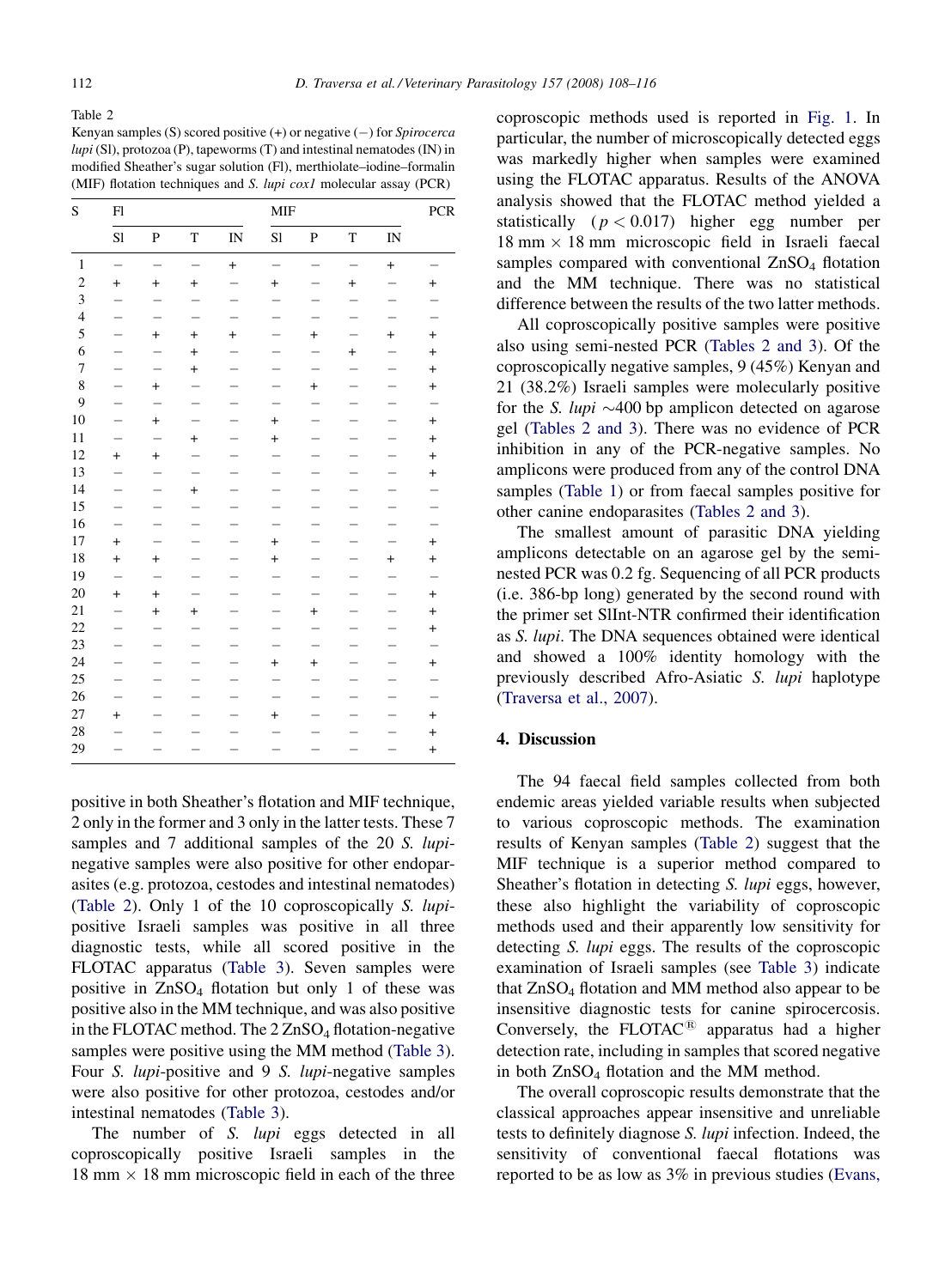<span id="page-5-0"></span>Table 3

Israeli samples (S) scored positive (+) or negative (-) for Spirocerca lupi (SI), protozoa (P), tapeworms (T) and intestinal nematodes (IN) using conventional ZnSO<sub>4</sub> flotation (Fl), Markovics and Medinski technique (MM), FLOTAC method (FLO) and S. lupi cox1 molecular assay (PCR)

| ${\bf S}$   | ${\rm Fl}$ |                          |                          |                          | $\mathbf{M}\mathbf{M}$   |                          |                                  |                                  |           | ${\rm FLO}$              |                          |                          |                  |
|-------------|------------|--------------------------|--------------------------|--------------------------|--------------------------|--------------------------|----------------------------------|----------------------------------|-----------|--------------------------|--------------------------|--------------------------|------------------|
|             | S1         | $\, {\bf P}$             | $\mathbf T$              | $\mathbf{IN}$            | S1                       | $\, {\bf P}$             | $\mathbf T$                      | $\bar{\text{IN}}$                | S1        | $\, {\bf P}$             | $\mathbf T$              | $\mathbf{IN}$            |                  |
| $30\,$      | $\ddot{}$  | $\overline{\phantom{0}}$ | $\qquad \qquad -$        | $\overline{\phantom{m}}$ | $\overline{\phantom{0}}$ | $\overline{\phantom{0}}$ | $\overline{\phantom{0}}$         | $\qquad \qquad -$                | $\ddot{}$ | $\qquad \qquad -$        | $\overline{\phantom{0}}$ | $\qquad \qquad -$        | $\boldsymbol{+}$ |
| $31\,$      | $\ddot{}$  | $\overline{\phantom{0}}$ | $\overline{\phantom{0}}$ | $\overline{\phantom{0}}$ |                          | $\overline{\phantom{0}}$ | $\overline{\phantom{0}}$         | $\equiv$                         | $\ddot{}$ | Ξ.                       |                          | $\overline{\phantom{0}}$ | $\ddot{}$        |
| 32          |            |                          |                          |                          |                          |                          |                                  | $\overline{\phantom{0}}$         |           |                          |                          | -                        | $\ddot{}$        |
| 33          |            |                          |                          |                          | $+$                      |                          |                                  | $+$                              | $^{+}$    |                          |                          | $\ddot{}$                | $\ddot{}$        |
| 34          |            | ÷                        |                          |                          |                          |                          |                                  | $\overline{\phantom{0}}$         |           |                          |                          | $\overline{\phantom{0}}$ |                  |
| 35          |            | $\overline{\phantom{0}}$ |                          |                          |                          |                          |                                  | $\overline{\phantom{0}}$         |           |                          |                          | $\overline{\phantom{0}}$ |                  |
| 36          |            | -                        | -                        |                          |                          |                          |                                  | —                                |           |                          |                          | —                        |                  |
| 37          |            |                          |                          |                          |                          |                          |                                  | ÷,                               |           |                          |                          | $\overline{\phantom{0}}$ | $\overline{+}$   |
| 38          |            | -                        | $\overline{\phantom{0}}$ |                          |                          | $\overline{\phantom{0}}$ | $\overline{\phantom{0}}$         | $\overline{\phantom{0}}$         |           |                          |                          | $\overline{\phantom{0}}$ | $\ddot{}$        |
| 39          |            |                          |                          |                          |                          |                          |                                  |                                  |           |                          |                          |                          |                  |
|             |            | $\overline{\phantom{0}}$ |                          |                          |                          | -                        |                                  | ÷,                               |           |                          |                          | -                        |                  |
| $40\,$      |            | ÷                        |                          |                          |                          |                          |                                  | ÷                                |           |                          |                          | $\overline{\phantom{0}}$ | $\ddot{}$        |
| 41          |            | $\overline{\phantom{0}}$ |                          |                          |                          |                          |                                  | ÷,                               |           |                          |                          | $\overline{\phantom{0}}$ | $\ddot{}$        |
| $42\,$      |            | -                        | -                        |                          |                          |                          | $\overline{\phantom{0}}$         | —                                |           |                          |                          | —                        |                  |
| $43\,$      |            |                          |                          |                          |                          |                          |                                  |                                  |           |                          |                          | —                        | $\ddot{}$        |
| 44          |            | -                        | $\overline{\phantom{0}}$ |                          |                          | $\overline{\phantom{0}}$ | $\overline{\phantom{0}}$         | $\overline{\phantom{0}}$         |           |                          |                          | $\overline{\phantom{0}}$ |                  |
| $45\,$      |            | $\overline{\phantom{0}}$ | $\overline{\phantom{0}}$ |                          |                          | $\overline{\phantom{0}}$ |                                  | $\overline{\phantom{0}}$         | <u>.</u>  | $\overline{\phantom{0}}$ | $\overline{\phantom{0}}$ | $\overline{\phantom{0}}$ | $\ddot{}$        |
| $46\,$      |            | ÷                        |                          |                          |                          |                          | $\overline{\phantom{0}}$         | ÷,                               |           |                          |                          | ÷                        |                  |
| 47          |            | $\overline{\phantom{0}}$ | $\overline{\phantom{0}}$ |                          |                          | $\overline{\phantom{0}}$ | $\begin{array}{c} + \end{array}$ | $\overline{\phantom{0}}$         |           |                          |                          | $\overline{\phantom{0}}$ | $\ddot{}$        |
| $\sqrt{48}$ |            | $\overline{\phantom{0}}$ | $\overline{\phantom{0}}$ |                          |                          | -                        |                                  | $^{+}$                           |           |                          | -                        | $\ddot{}$                |                  |
| 49          |            |                          |                          |                          |                          |                          |                                  | -                                |           |                          |                          | $\overline{\phantom{0}}$ | $\ddot{}$        |
| $50\,$      |            | L,                       |                          |                          |                          |                          |                                  | $\overline{\phantom{0}}$         |           |                          |                          | $\overline{\phantom{0}}$ |                  |
| 51          |            | $\overline{\phantom{0}}$ | $\overline{\phantom{0}}$ |                          |                          | —                        | $\overline{\phantom{0}}$         | $\overline{\phantom{0}}$         |           | -                        |                          | $\overline{\phantom{0}}$ |                  |
| 52          |            |                          |                          |                          |                          |                          |                                  |                                  |           |                          |                          |                          | $\ddot{}$        |
|             |            | L,                       | $\overline{\phantom{0}}$ |                          |                          |                          |                                  | $\overline{\phantom{0}}$         |           |                          |                          | $\overline{\phantom{0}}$ | $\ddot{}$        |
| 53          |            | $\overline{\phantom{0}}$ | $\overline{\phantom{0}}$ |                          |                          | -                        | $\overline{\phantom{0}}$         | $\overline{\phantom{0}}$         |           |                          |                          | $\overline{\phantom{0}}$ | $\ddot{}$        |
| 54          | $^{+}$     | ÷,                       | ÷,                       |                          |                          |                          |                                  | $\overline{\phantom{0}}$         | $\ddot{}$ |                          |                          | $\overline{\phantom{0}}$ | $\ddot{}$        |
| 55          |            | L,                       |                          |                          |                          |                          |                                  | $\overline{\phantom{0}}$         |           |                          |                          | $\overline{\phantom{0}}$ |                  |
| 56          |            | L,                       |                          |                          |                          |                          |                                  | $\overline{\phantom{0}}$         |           |                          |                          | $\overline{\phantom{0}}$ |                  |
| 57          |            |                          |                          |                          |                          |                          |                                  |                                  |           |                          |                          |                          |                  |
| 58          |            | L,                       |                          |                          |                          |                          |                                  |                                  |           |                          |                          | —                        |                  |
| 59          |            | $\overline{\phantom{0}}$ | $\overline{\phantom{0}}$ |                          |                          |                          | $\overline{\phantom{0}}$         | $^{+}$                           |           |                          |                          | $\overline{\phantom{0}}$ | $\ddot{}$        |
| $60\,$      |            | -                        | $\overline{\phantom{0}}$ |                          |                          |                          | $\overline{\phantom{0}}$         |                                  |           |                          |                          | $\overline{\phantom{0}}$ | $\ddot{}$        |
| 61          |            | -                        |                          |                          |                          |                          |                                  | -                                |           |                          |                          | -                        |                  |
| 62          |            | $\overline{\phantom{0}}$ | $\overline{\phantom{0}}$ |                          |                          |                          | L,                               | $\overline{\phantom{0}}$         |           |                          |                          | $\overline{\phantom{0}}$ |                  |
| 63          |            | ÷,                       | $\overline{\phantom{0}}$ | a,                       |                          | $\overline{\phantom{0}}$ | $\overline{\phantom{0}}$         | $\overline{\phantom{0}}$         |           | ÷.                       |                          | $\overline{\phantom{0}}$ | $\ddot{}$        |
| 64          |            |                          |                          |                          |                          |                          |                                  |                                  |           |                          |                          | -                        |                  |
| 65          |            | L,                       |                          |                          |                          |                          |                                  | $\overline{\phantom{0}}$         |           |                          |                          | $\overline{\phantom{0}}$ |                  |
| 66          |            | $\overline{\phantom{0}}$ | $\overline{\phantom{0}}$ |                          |                          |                          |                                  |                                  |           |                          |                          |                          | $\ddot{}$        |
|             |            |                          |                          |                          |                          |                          | $\overline{\phantom{0}}$         | $\overline{\phantom{0}}$         |           |                          |                          | $\overline{\phantom{0}}$ |                  |
| 67          |            |                          |                          |                          |                          |                          |                                  |                                  |           |                          |                          | ÷                        |                  |
| 68          | $\ddot{}$  |                          | $\overline{\phantom{0}}$ |                          |                          |                          |                                  | $\begin{array}{c} + \end{array}$ | $\ddot{}$ |                          | $\overline{\phantom{0}}$ | $\ddot{}$                | $\ddot{}$        |
| 69          |            |                          | $\overline{\phantom{0}}$ | $^{+}$                   |                          |                          | $\begin{array}{c} + \end{array}$ | $\ddot{}$                        |           |                          |                          | $\ddot{}$                |                  |
| $70\,$      |            |                          | $\ddot{}$                |                          |                          |                          | $\ddot{}$                        |                                  |           |                          | $\ddot{}$                |                          |                  |
| $71\,$      |            |                          |                          |                          |                          |                          |                                  |                                  |           |                          |                          |                          |                  |
| 72          |            |                          |                          |                          |                          |                          |                                  |                                  |           |                          |                          |                          |                  |
| $73\,$      |            |                          |                          |                          |                          |                          |                                  | -                                |           |                          |                          |                          |                  |
| 74          |            |                          |                          |                          |                          |                          |                                  |                                  |           |                          |                          |                          | $\pmb{+}$        |
| $75\,$      |            |                          |                          |                          |                          |                          |                                  |                                  |           |                          |                          |                          |                  |
| $76\,$      |            |                          |                          |                          |                          |                          |                                  |                                  |           |                          |                          | ۰                        |                  |
| $77\,$      |            |                          |                          |                          |                          |                          |                                  |                                  | $\ddot{}$ |                          |                          |                          | $\ddot{}$        |
| $78\,$      |            |                          |                          |                          |                          |                          |                                  |                                  |           |                          |                          |                          |                  |
|             |            |                          |                          | $\overline{+}$           | $\pm$                    |                          |                                  | $\pmb{+}$                        | $\ddot{}$ |                          |                          | $\overline{+}$           | $\ddot{}$        |
| 79          |            | ۰                        |                          |                          |                          |                          |                                  |                                  |           |                          |                          |                          | $\ddot{}$        |
| $80\,$      |            |                          |                          |                          |                          |                          |                                  |                                  |           |                          |                          | $\overline{+}$           |                  |
| $8\sqrt{1}$ |            |                          |                          |                          |                          |                          |                                  |                                  |           |                          |                          | $\overline{+}$           |                  |
| $82\,$      |            |                          |                          |                          |                          |                          |                                  |                                  |           |                          |                          | $\ddot{}$                |                  |
| 83          |            |                          |                          |                          |                          |                          |                                  |                                  |           |                          |                          | -                        | $\pmb{+}$        |
| 84          |            |                          |                          |                          |                          |                          |                                  |                                  |           |                          |                          |                          |                  |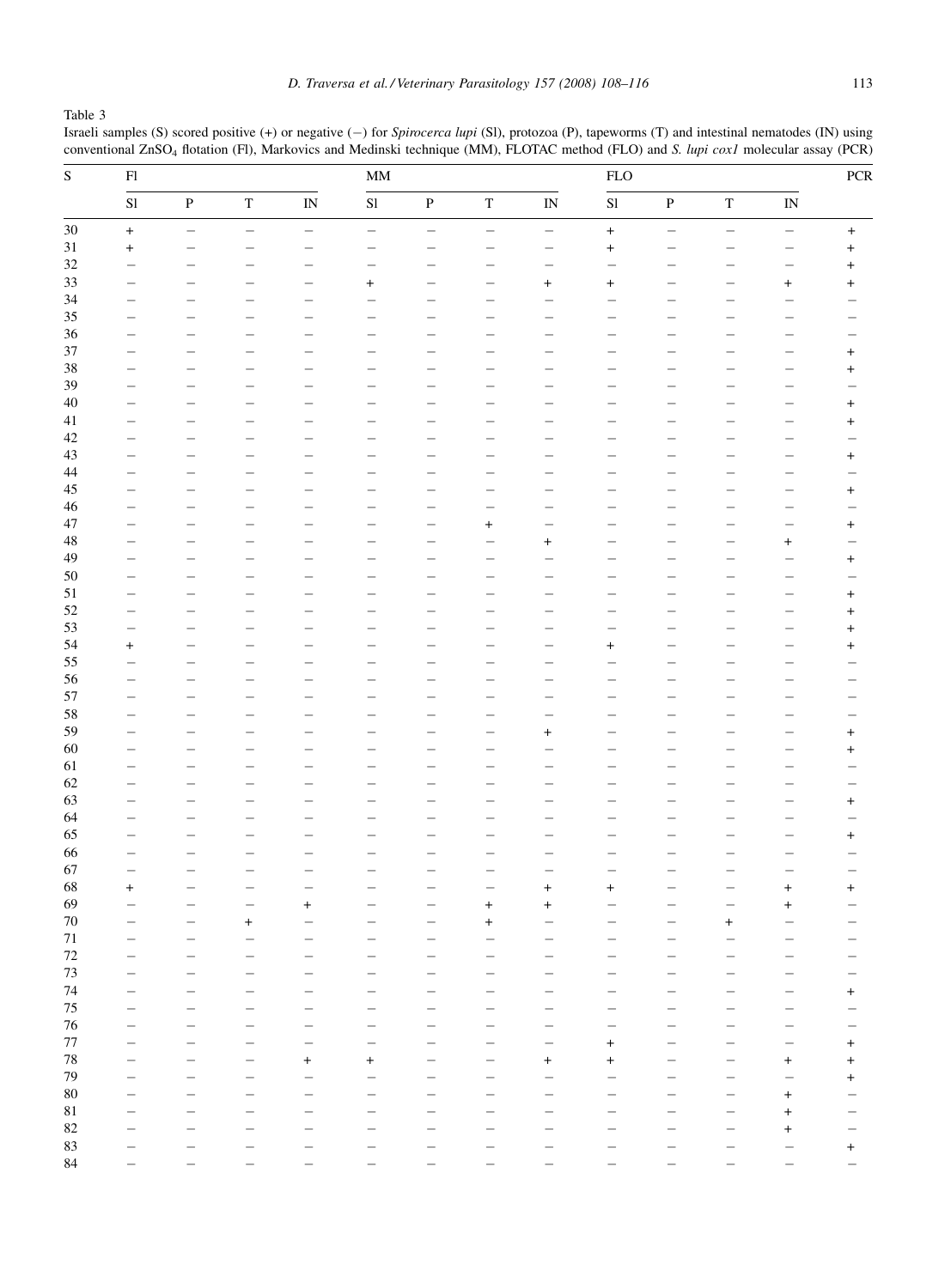<span id="page-6-0"></span>

|  |  | Table 3 (Continued) |
|--|--|---------------------|
|--|--|---------------------|

| S  | F1  |              |   |    | MM        |   |   |    | <b>FLO</b>    |   |   |                | <b>PCR</b> |
|----|-----|--------------|---|----|-----------|---|---|----|---------------|---|---|----------------|------------|
|    | S1  | $\mathbf{P}$ | T | IN | S1        | P | T | IN | <sub>S1</sub> | P | T | IN             |            |
| 85 |     |              |   |    |           |   |   |    |               |   |   | $\overline{+}$ |            |
| 86 |     |              |   |    |           |   |   |    |               |   |   |                |            |
| 87 |     |              |   |    |           |   |   |    |               |   |   |                |            |
| 88 |     |              |   |    |           |   |   |    |               |   |   |                |            |
| 89 | –   |              |   |    |           |   |   |    |               |   |   |                |            |
| 90 |     |              |   |    |           |   |   |    |               |   |   |                | +          |
| 91 | –   |              |   |    |           |   |   |    |               |   |   |                |            |
| 92 | $+$ |              |   |    | $\ddot{}$ |   |   |    | $+$           |   |   | —              | $\ddot{}$  |
| 93 | $+$ |              |   |    |           |   |   |    | $\ddot{}$     |   |   | $+$            | $\pm$      |
| 94 | $+$ |              |   |    | $\ddot{}$ |   |   |    | $+$           |   |   |                | $\pm$      |

[1983; Fox et al., 1988](#page-8-0)). This may result from inherent difficulties in S. lupi egg detection, e.g. small dimension  $(\sim 11 \mu m \times 30 \mu m)$ , unique shape compared to other canine parasites' eggs and errors in their identification as fat globules, plant seeds and faecal debris ([Fox et al.,](#page-8-0) [1988; Markovics and Medinski, 1996; Dvir et al., 2001;](#page-8-0) [Mazaki-Tovi et al., 2002\)](#page-8-0). These difficulties, along with other limitations have led previous investigators to recommend repeated faecal flotations by skilled laboratory technicians to increase their diagnostic sensitivity [\(Mazaki-Tovi et al., 2002; van der Merwe](#page-8-0) [et al., 2008\)](#page-8-0). In light of the present results, the  $FLOTAC^<sup>(B)</sup>$  technique appears to overcome some of the limits of the classical parasitological methods commonly used for diagnosing canine spirocercosis. It was the most sensitive diagnostic coproscopic method, since it yielded a higher detection rate ([Table 3\)](#page-5-0) and a statistically significant higher egg number detected in the same  $18 \text{ mm} \times 18 \text{ mm}$  surface microscopic fields



Fig. 1. Number of Spirocerca lupi eggs detected in a 18 mm  $\times$  18 mm microscopic field in 10 coproscopically positive Israeli faecal samples in each of three coproscopic methods used. Fl: conventional flotation with ZnSO4; MM: Markovics and Medinski technique; FLO: FLO-TAC method.

(Fig. 1) compared to the other microscopic methods used. Thus, the use of this apparatus may be extremely useful for clinical and epidemiological purposes especially when molecular methodologies and/or instruments are unavailable.

The PCR-based approach validated for the S. lupi mitochondrial *cox1* proved to be sensitive in detecting and identifying S. lupi infection using canine faecal field samples. The values of sensitivity and specificity of the molecular assay in standardized conditions using concentrated S. lupi eggs (Section [2.3.1\)](#page-3-0) were of 100%. The diagnostic sensitivity of the molecular assay in collected field samples cannot be calculated, as the actual parasitological status of sampled dogs was unknown, thus false negative results of the PCR assay cannot be ruled out. However, given the minimum amount of S. lupi DNA required for effective amplification, i.e.  $\sim 0.2$  fg, which correspond to about 1/4000 of a single nematode immature stage [\(Verweij](#page-8-0) [et al., 2000\)](#page-8-0), the PCR-negative samples in this study were collected from animals that were most probably not infected by S. *lupi* adult worms and negative samples did not contain larvated eggs of the parasite.

Indeed, the molecular approach yielded a higher prevalence of positive results, and thus is more sensitive compared to all the coproscopic methods used in the present study for the faecal diagnosis of canine spirocercosis ([Tables 2 and 3\)](#page-4-0). In all the positive samples, the PCR yielded S. lupi-specific amplicons regardless of co-infection with other endoparasites (i.e. protozoa, cestodes and intestinal nematodes). In addition, the 100% specificity of the assay was also confirmed by the sequencing of all amplicons produced by the second round of the semi-nested PCR and by the absence of control samples amplification ([Table 1](#page-3-0)).

The coproscopic and molecular methodologies examined herein can now be used for the specific diagnosis of canine spirocercosis, thus having relevant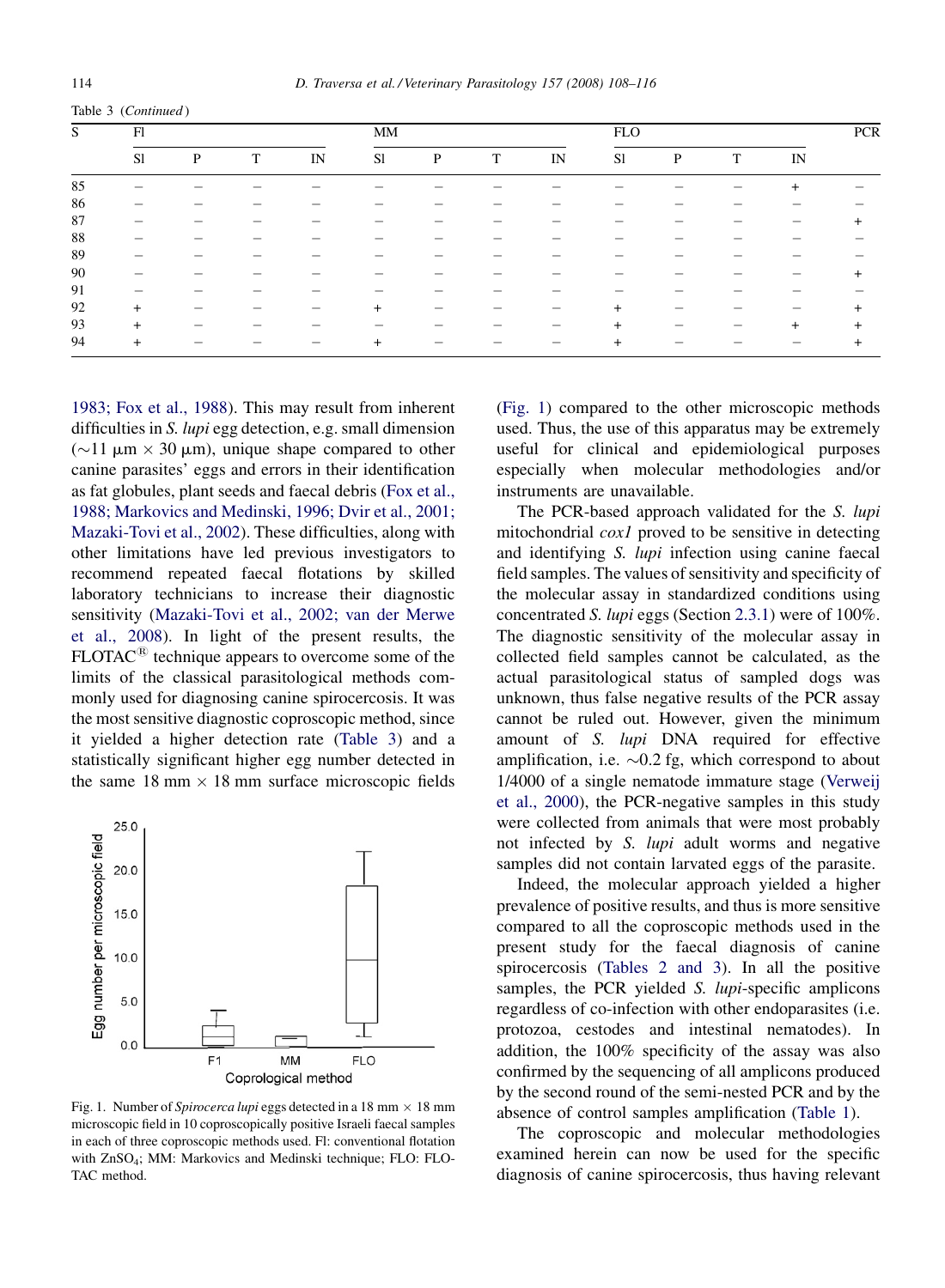<span id="page-7-0"></span>implications for field epidemiological investigations as well in the clinical evaluation and treatment, and monitoring of the disease.

In fact, dogs suspected with spirocercosis are often examined by collateral diagnostic imaging modalities in addition to coproscopy. However, these modalities show inherent limitations. Thoracic radiography lacks sensitivity (up to 50% false negatives) and specificity, as its findings are often misleading due to the variable range of lesions induced by S. lupi adults and migrating larvae in canine patients [\(Mazaki-Tovi et al., 2002; van der Merwe](#page-8-0) [et al., 2008](#page-8-0)). Nodules and neoplasms caused by S. lupi sometimes are hard to be radiographically differentiated and discriminated from other opaque soft-tissue masses. Conversely, oesophagoscopy is more specific and sensitive and has an advantage in differentiating between a typical S. lupi nodule from an oesophageal neoplasm or other lesions, mostly when the nodule is mature (i.e. presenting a patent passage represented by a nippleshaped protuberance through which the adult females of S. lupi protrude to lay eggs). In addition, endoscopically obtained biopsies from oesophageal masses may be sometimes used to diagnose the disease, especially after the neoplastic transformation of the lesions has occurred. However, the histological results are often impaired by the low microscopic quality of examined tissue due to the typical oesophageal structure. They are difficult to interpret and moreover, the differentiation between a tumour and a nodule may be challenging [\(Berry, 2000;](#page-8-0) [Dvir et al., 2001; Mazaki-Tovi et al., 2002; Ranen et al.,](#page-8-0) [2004;](#page-8-0) [van der Merwe et al., 2008](#page-8-0)). In addition, radiography often requires patient restraint or sedation, while endoscopy requires general anaesthesia, both of which are expensive, time consuming and can be lifethreatening [\(Joubert et al., 2005](#page-8-0)). Additionally, in epidemiological field studies focusing on stray dogs or on dogs difficult to handle (e.g. those of Samburu people in Kenya examined in the present study), abovementioned methods are all unplayable.

Due to the above limitations, the conventional diagnostic methodologies are prone to failure, thus often delaying or preventing effective and timely anthelmintic treatment. Worthy of note is that a timely macrocyclic lactone treatment has been shown to lead to resolution of oesophageal nodules and clinical improvement of infected dogs and, most importantly, it prevents malignant transformation of oesophageal nodules [\(Berry, 2000; Lavy et al., 2002, 2003](#page-8-0)). Hence, the molecular tool presented herein is an extremely sensitive and useful method to achieve an early and specific diagnosis that at present is not possible with the classical techniques.

Additionally, future experimental studies investigating the efficacy of anthelminthic drugs in treatment and prophylaxis of canine spirocercosis could use such a sensitive and specific molecular tool for monitoring faecal and other tissue S. lupi-specific DNA levels in treated animals, thus circumventing other more complicated tools and/or the need to sacrifice them.

Finally, the detection of S. lupi DNA by the molecular tool presented herein may open new avenues in elucidating some epidemiological aspects of canine spirocercosis, such as diffusion and parasitization pattern in different definitive hosts, as well as in investigating the presently unclear identity and population dynamics of intermediate and paratenic hosts of S. lupi in different geographic areas. For example, the relationship between the nematode and its vector/s could be investigated using this tool. In fact, DNA-based techniques have been successfully previously applied for spirurid nematode DNA detection in their intermediate hosts ([Otranto et al.,](#page-8-0) [2006\)](#page-8-0), thus overcoming the constraints of the traditional tests, i.e. laborious and time-consuming vector dissections and microscopic detection of larval stages, inherently associated with low sensitivity and frequent misidentification.

#### Acknowledgments

The authors thank Dr. Sharon Coleman (Louisiana State University, Baton Rouge, LA, USA) for providing some specimens of canine endoparasites.

The Kenyan samples were collected during ''Mt. Kulal dogs preventive vaccination'' project, supported by CNLI and Mevet s.r.o., and assisted by District Veterinary Office, Marsabit, Kenya, State Veterinary Institute, Prague, Czech Republic, Faculty of Veterinary Medicine, University of Veterinary and Pharmaceutical Sciences Brno, Czech Republic, Faculty of Veterinary Medicine, University of Agricultural Sciences and Veterinary Medicine, Cluj-Napoca, Romania, and by SHADE, Samburu Health Advancement, Diagnosis & Education, Tuum, Kenya. DM, KA and ADM are greatly indebted to Steve and Danielle Fitch and Mark and Alison Lesingirian for support and co-operation. Also, DM, KA and ADM would like to acknowledge the work of all field assistants, namely Rashid, Shukri and Saatho, and thank the communities of Gatab and Tuum for hospitality and cooperation.

#### References

Altschul, S.F., Madden, T.L., Schäffer, A.A., Zhang, J., Zhang, Z., Miller, W., Lipman, D.J., 1997. Gapped BLAST and PSI-BLAST: